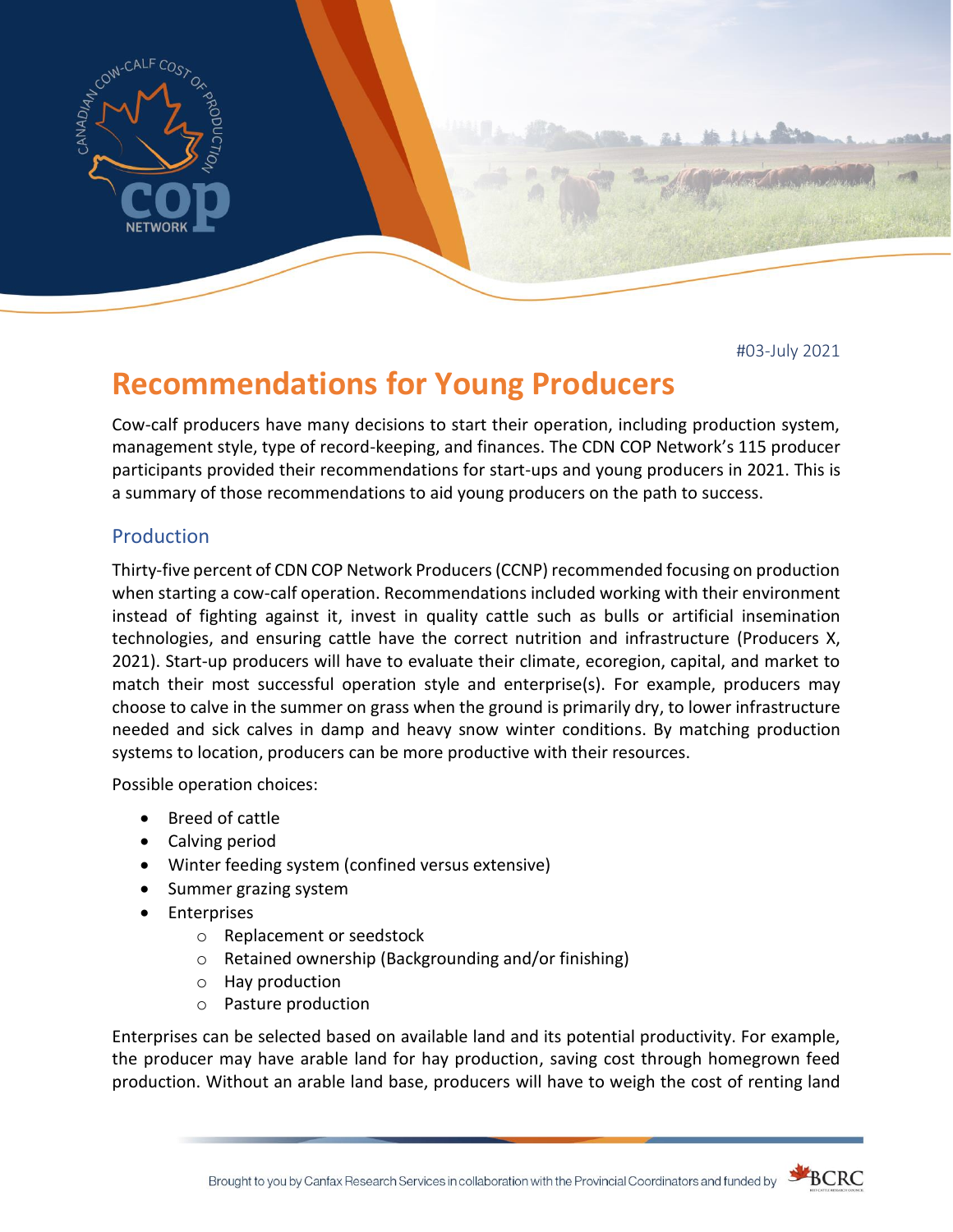versus purchasing hay for winter feed. Correct production decisions will ensure a producer uses their available resources efficiently for their unique operating system and location.

#### Resource management

Twenty percent of producers recommended that producers focus on the management of resources for cow-calf production. After choosing a production system, a start-up producer must manage their tasks to use resources efficiently. A handful of CCNP recommended that when starting, spend time on management to ensure resources are used efficiently and productively, such as managing your land to produce self-grown feed to save on overhead costs (Producers X, 2021). Along with managing resources, producers have four stages of the cow to manage (Jaeger, Pirelli, & Weber, 2004):

- 1. Lactation, breeding, and pregnancy
- 2. Mid-gestation and weaning
- 3. Perceiving
- 4. Calving

In the above periods' nutrition, housing, reproduction, and health management will be adjusted to meet the cattle needs. A nutritionist or feed testing can determine the quality of their forage and if additional supplements are needed. Establishing a relationship with a veterinarian to assist with recommendations in vaccination programs can mitigate loss in cow and calf performance (Jaeger, Pirelli, & Weber, 2004). Producers who choose to calve in the winter months may need more infrastructure such as shelters or barns to reduce calf death loss. Producers should weigh the trade-offs of practices, for example, calving start dates with the required infrastructure versus the gain in calf weight when making these production and management decisions.

## Preparation for a drought

Drought conditions can set young start-up producers back when developing their cow-calf operations. However, young producers can minimize significant setbacks to future goals and plans by developing a drought strategy.

According to Peine (2021), the most important strategy is to extend our forage through utilizing a protein supplement. In a drought, feed prices tend to be higher due to hay supply shortages. Through extending available shortages, producers can limit the amount of purchased feed, minimizing input costs.

Another option is to wean calves earlier to reduce cow inputs needed (Peine 2021). By weaning calves earlier feed inputs, requirements are lowered compared to extending the cow's lactating period. Producers will have to evaluate the trade-off between selling lighter calves or needing more feed for cow-calf pairs.

By establishing a plan and parameters to compare trade-offs, producers can minimize the cost impacts of drought to their cow-calf operation. Lastly, building a financial reserve for years of drought can reduce culling, especially once producers have an established herd that is difficult to replace. For more information about financial strategies, refer to the **Financial Practices** section.





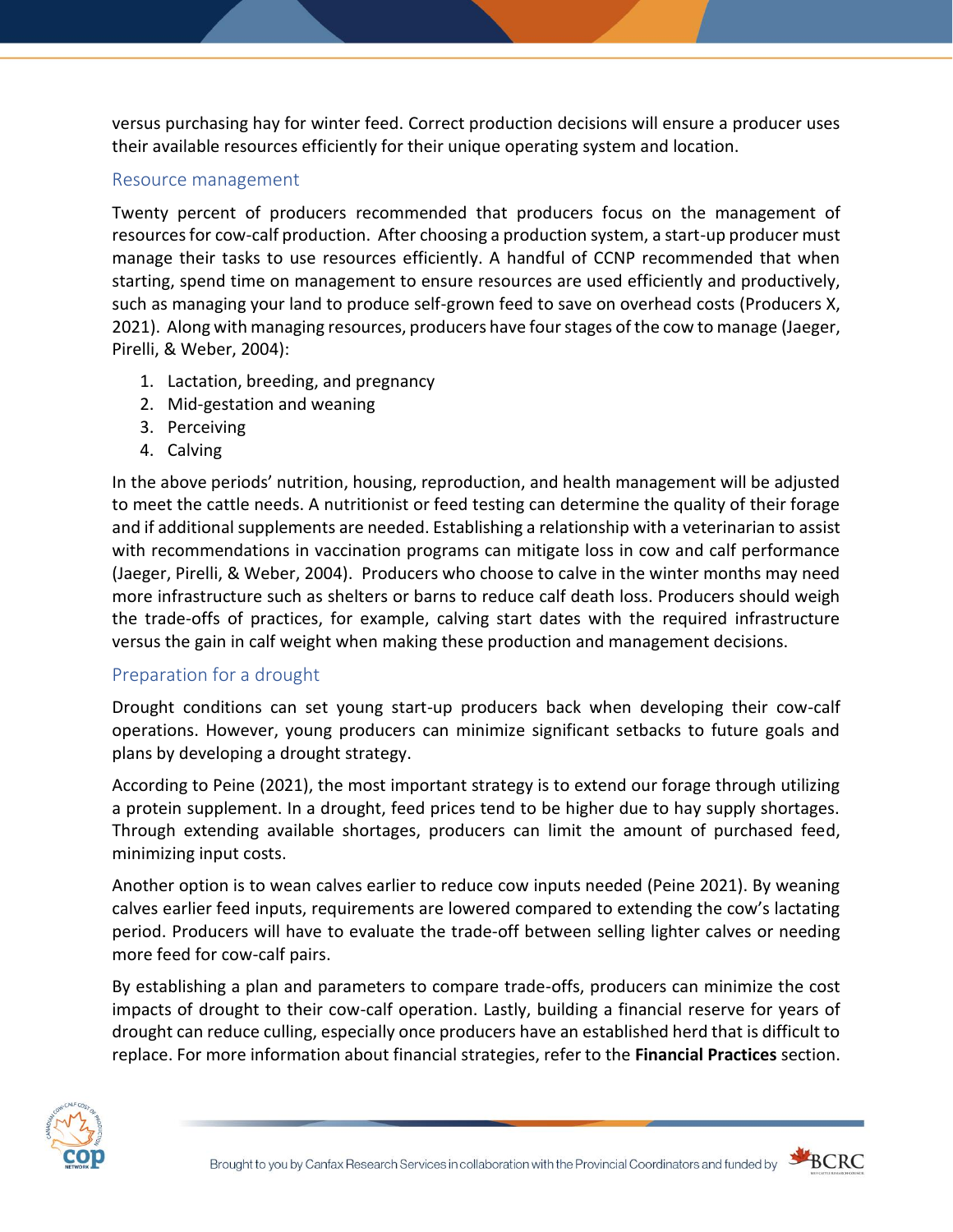# **Networking**

There was a strong recommendation by 34% of CCNP to get involved with other producers from the industry to seek mentorship, advice, and share resources (Producers X, 2021). Networking also including seeking out professionals such as accountants, nutritionists and veterinarians for their operations to support management and production practices. Through learning from experienced professionals and producers, start-ups can more clearly choose the practices and management styles to best match their operation to achieve success.

# Financials

Thirty-two percent of producers advised managing financials. Advice included not overextending your finances, building your operation slowly, watching your overhead cost, planning your income, and learning new cost-effective methods to lower your cost, such as year-round grazing (Producers X, 2021). Twenty-six percent of the CCNP recommended managing start-up operations at a slow pace to ensure there is available cash for overhead costs and those producers don't get overwhelmed by debt and production (Producers X, 2021). Two CCNP recommended that young producers seek out government and program funding when starting projects such as a new water system or a sorting and chute system as it will save you from the cost of borrowing (Producer AQ & Producer AB, 2021).

Young producers are steadily faced with an increased financial requirement and more competition to purchase land (Bruhim, 2019). Financial practices can aid in evaluating the cost of production and revenues generated from the whole operation and individual enterprises. In addition, basic financials can help prepare for year-end, plan for GST/HST/CPP payments, identify gaps in cash flow, and more (Beef Cattle Research Council, 2021b).

Producers will decide between accrual or cash accounting systems when producers create their four basic financial statements – balance sheet, net worth statement, income statement, and cash flow statement. Accrual accounting will record accounts receivable when earned, even if you get paid later. Cash accounting instead records the money when it changes hands (Beef Cattle Research Council, 2021c).

For young producers creating their own farm benchmarks can help determine the farm's success. To start, producers could describe their cost of production on a unit basis, such as cow-calf unit costs of production or cost per cow wintered.

```
Cow calf Unit Cost of Production =\frac{Total\,production\ costs}{Total\,Real\,O}}Total Pounds of calf weaned
```
Producers then can use index numbers to trend series over a period of time by using a select base year to calculate their costs and revenues:

> Index Number  $=$   $\frac{value \text{ in specific year}}{value \text{ in because } x}$  $\frac{a_{\text{true}}}{b_{\text{value}}}$  in base year  $\times$  100



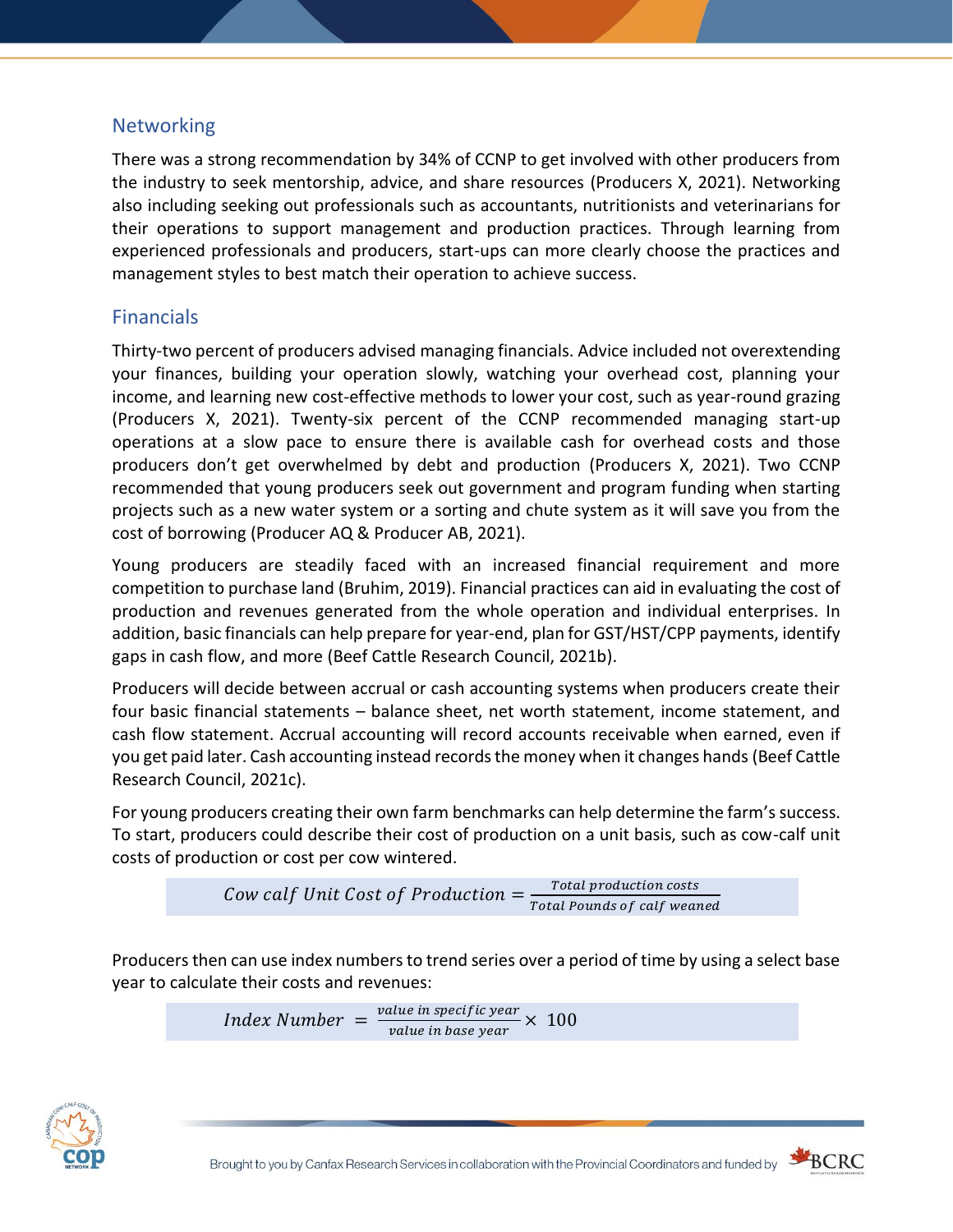Producers will then have their own operation benchmarks to compare their financials. It is important to note that increased production does not always mean increased profits (Ranching 4 Profit, 2018). Consider the two operation examples:

|                                   | <b>Operation one</b>   | <b>Operation two</b>   |
|-----------------------------------|------------------------|------------------------|
| <b>Calving</b>                    | March                  | March                  |
| Acres/cow                         | 10                     |                        |
| Avg. cow weight                   | 1,400 lb               | $1,100$ lb             |
| Wean weight and time              | 600 lb in Oct.         | 400 lb in Aug.         |
| <b>Calf price</b>                 | \$1.50/lb (\$900/calf) | \$1.80/lb (\$720/calf) |
| Weaning rate                      | 90%                    | 90%                    |
| Weight weaned per cow             | 150 lb                 | 360 lb                 |
| <b>Weight weaned per Acre</b>     | 54 lb                  | 51 lb                  |
| Income per cow                    | \$810                  | \$648                  |
| Income per acre                   | \$81                   | \$93                   |
| Source: (Ranching 4 Profit, 2018) |                        |                        |

Operation one has larger cows with a more extended lactating period and weaning in October. Operation two has lighter cows with a shorter lactating period and weaning in August; because of this, we can assume about 20% less forage is consumed, reducing the acres needed per cow. Operation one is more productive when observing the weight weaned per cow and acre, but operation two is more profitable per acre. Instead of just looking at production, producers can evaluate their profitability and production efficiency through the Gross Margin per unit (Ranching 4 Profit, 2018).

To get the Gross Margin per cow or acre subtract the direct costs from the income per cow or acre. Thus, the Gross Margin can evaluate production and economic efficiency, and some producers prefer the method.

## Gross Margin = the contribution an enterprise makes to cover overheads

# Goals

Twelve percent of producers in the CDN COP Network recommended that start-ups prioritize and achieve attainable goals for their operations' production and financials (Producers X, 2021). Producers can use the [5% rule](http://www.beefresearch.ca/blog/fivepercentrule/) to make incremental improvements to their operations. With establishing goals, producers will have to keep records to compare their progress over time.

Goals for cow-calf production systems can include and are not limited to:

- Increase grazing season by X days
- Increasing weaning or sale calves' weights by X% by Y time
- Lower the rate of open cows and heifers by X% by Y time
- Increase stocking rate by X% by Y time
	- o Through land improvements
	- o Through grazing management
- Maintain optimal body condition score on cows through the year
- X% of cows calved within Y days



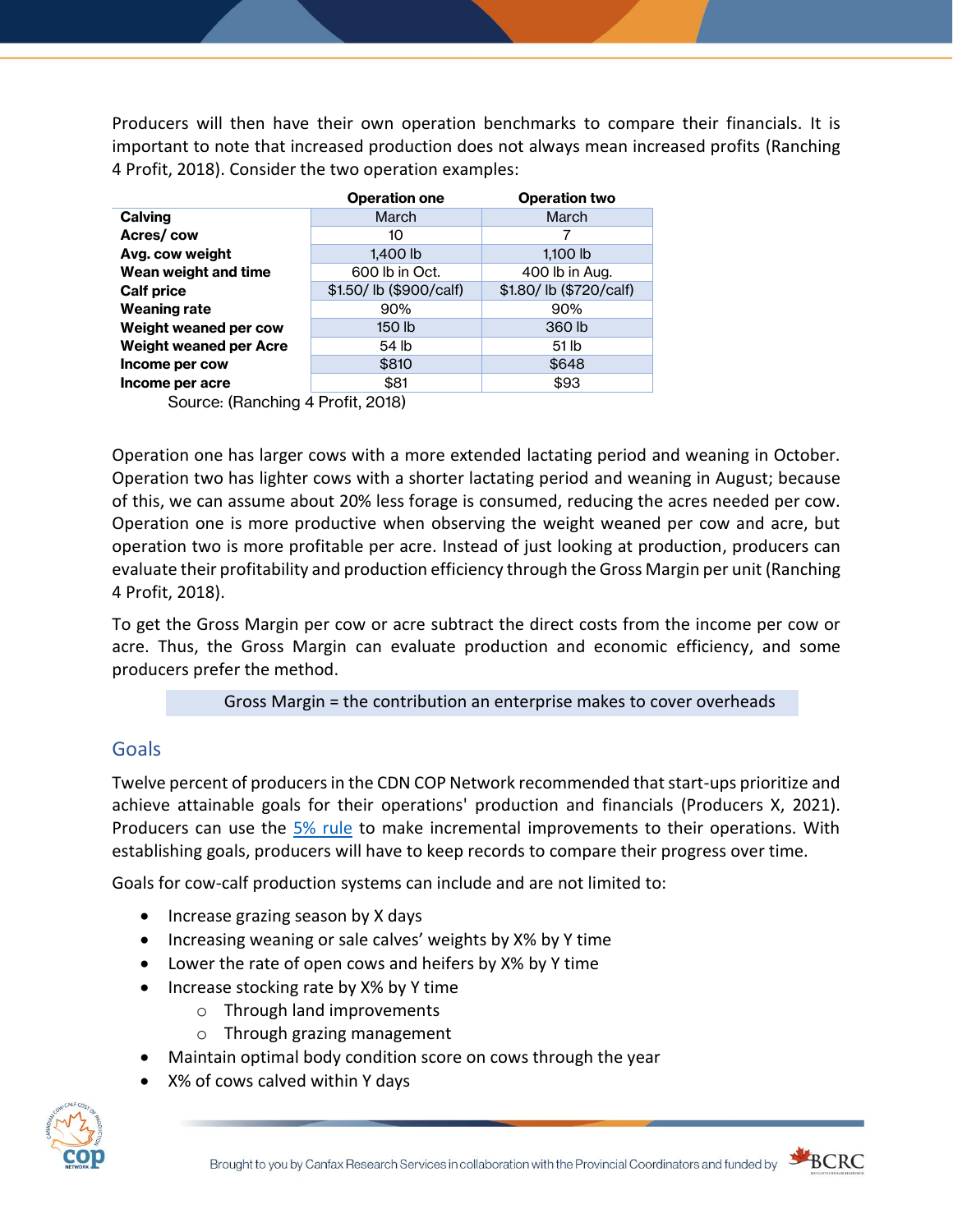#### Profit Target

Along with goals, 4% of producers recommended setting a profit target within their financials (Producers X, 2021). Establishing a profit target in the short-term (1-2 years), mid-term (3-5 years), and long-term (>6 years) aids producers in developing a financial plan. Instead of accepting profit or loss after taking away the overhead cost from the Gross Margin, set a profit target and add the overhead costs to determine the amount of Gross Margin needed (Ranching 4 Profit, 2019).

> Profit (loss) = gross margin – overheads Gross margin = profit target - overheads

Based on the Gross Margin, the producer will decide the units needed between their enterprise(s) to meet their profit target. Keep in mind that the salary or living costs are included in the overhead costs. Next, it's essential to determine your profit target to establish a goal. For example, first, you may want to pay off debt, secondly, build reserves, thirdly, owner dividend. Every producer will have a different rank and list of items for their profit to go towards. With this mindset, producers can structure their operations to profit in the long term instead of accepting the left-over profit, which is often break even (Ranching 4 Profit, 2019).

## Record-keeping

Record keeping is the first step to tackling goals and the first step to production records for young producers. Producers from the CDN COP Network recommend having a daily log planner or journal to keep records to use for year-end paperwork (Producers X, 2021). Management goes hand in hand with record keeping and the tracking of inventories available and used. Past records and performance are often the basis of management decisions. For example, pasture turn out and rotation dates can better utilize available grass and possibly extend the grazing days. In addition, matching management practices with production goals will help young producers better manage their resources while possibly increasing production.

To have an accurate record of animal performance and pasture productivity details, producers can use a written daily log of activities, calendars, or a calving booklet. Paper records were the most common method mentioned, but with experience, producers may prefer digital records. Establishing cow-calf production records will allow producers to make better culling, replacement, and overall herd decisions. If producers then want to sell seedstock, there is a history of records to show buyers the history of a bull or replacement heifer and progeny.

Along with animal and land performance information, a list of farm contact and member information can help save time (Beef Cattle Research Council, 2021a). For more details on the types of records to be recorded check out the BCRC [Record Keeping and Benchmark](http://www.beefresearch.ca/resources/recordkeeping/record-keeping-and-benchmarking-overview.cfm) modules.

## Passion

Twelve percent of CCNP expressed that new producers must have a sense of passion for cattle before entering the cow-calf industry to ensure a young producer does not experience burnout (Producers X, 2021). Cow-calf producers have to ensure their cattle are healthy and happy. A